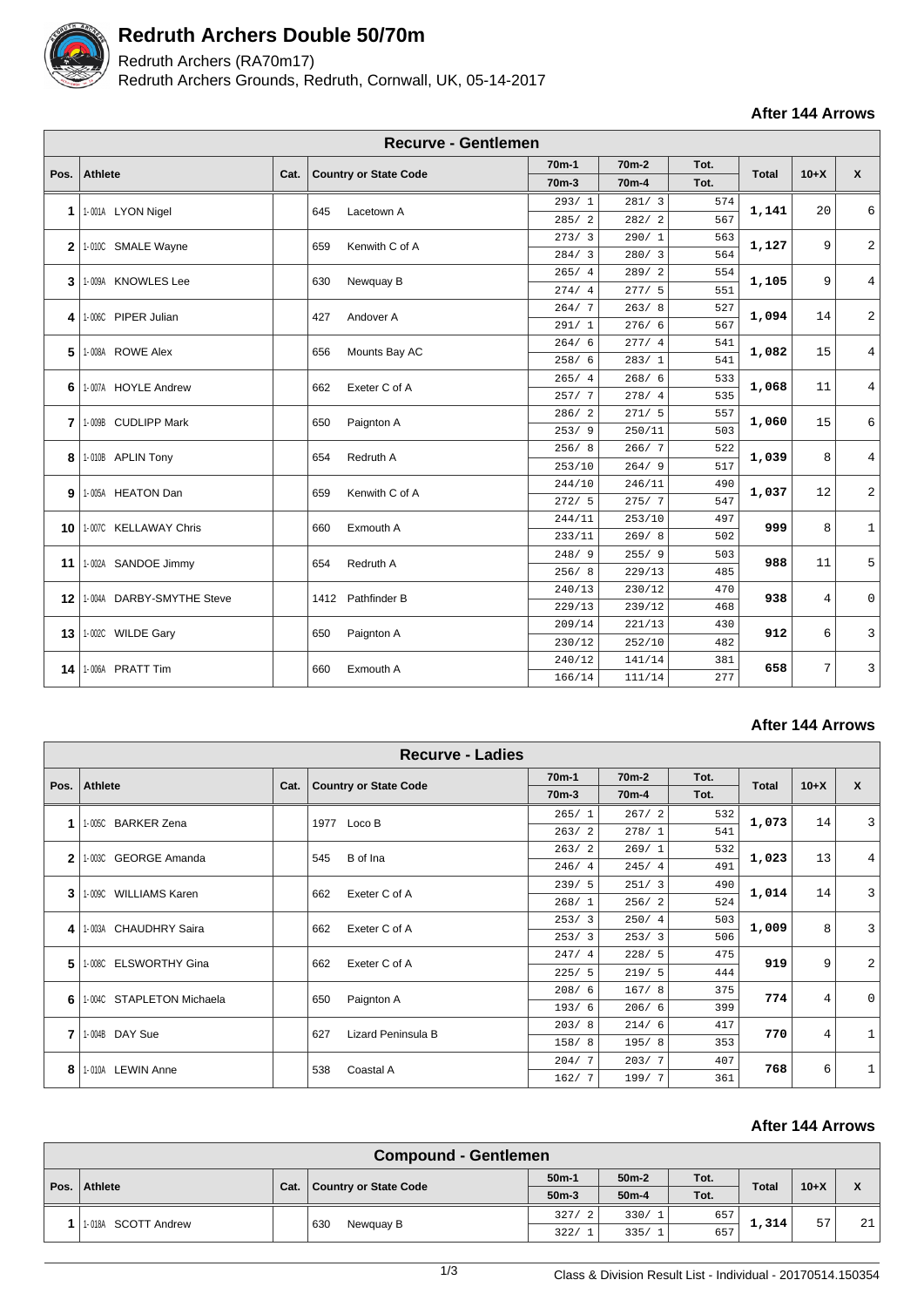

## **Redruth Archers Double 50/70m**

# Redruth Archers (RA70m17)

Redruth Archers Grounds, Redruth, Cornwall, UK, 05-14-2017

### **After 144 Arrows**

| <b>Compound - Gentlemen</b> |                       |      |                              |                        |                    |      |              |        | Continue <sup>1</sup> |
|-----------------------------|-----------------------|------|------------------------------|------------------------|--------------------|------|--------------|--------|-----------------------|
| Pos.                        | Athlete               |      |                              | $50m-1$                | $50m-2$            | Tot. | <b>Total</b> | $10+X$ | X                     |
|                             |                       | Cat. | <b>Country or State Code</b> | $50m-3$                | 50 <sub>m</sub> -4 | Tot. |              |        |                       |
| 2                           | 1-018C GARDENER Geoff |      | Redruth A<br>654             | 329/<br>$-1$           | 328/2              | 657  | 1,290        | 46     | 15                    |
|                             |                       |      |                              | 311/<br>$\overline{2}$ | 322/2              | 633  |              |        |                       |
| 3                           | 1-0170 COUSINS David  |      | 627<br>Lizard Peninsula B    | 323/<br>$\overline{3}$ | 314/3              | 637  | 1,244        | 32     | 8 <sup>1</sup>        |
|                             |                       |      |                              | 304/<br>$\mathcal{R}$  | 303/3              | 607  |              |        |                       |

### **After 144 Arrows**

|  | <b>Compound - Ladies</b>   |      |                       |         |         |      |              |        |                         |  |  |
|--|----------------------------|------|-----------------------|---------|---------|------|--------------|--------|-------------------------|--|--|
|  | Pos.   Athlete             | Cat. | Country or State Code | $50m-1$ | $50m-2$ | Tot. | <b>Total</b> | $10+X$ | $\overline{\mathbf{v}}$ |  |  |
|  |                            |      |                       | $50m-3$ | $50m-4$ | Tot. |              |        | $\sqrt{ }$              |  |  |
|  | 1-017B DARBY- SMYTHE Helen |      | Pathfinder B<br>1412  | 272/    | 271/1   | 543  | 1,115        | 20     |                         |  |  |
|  |                            |      |                       | 262/    | 310/1   | 572  |              |        |                         |  |  |

#### **After 144 Arrows**

|              | <b>Longbow - Gentlemen</b> |      |                              |                    |                    |      |              |                |                |  |  |  |
|--------------|----------------------------|------|------------------------------|--------------------|--------------------|------|--------------|----------------|----------------|--|--|--|
| Pos.         | Athlete                    | Cat. |                              | $70m-1$            | 70 <sub>m</sub> -2 | Tot. | <b>Total</b> | $10+X$         | $\mathbf{x}$   |  |  |  |
|              |                            |      | <b>Country or State Code</b> | 70 <sub>m</sub> -3 | 70 <sub>m</sub> -4 | Tot. |              |                |                |  |  |  |
| 1            | 1-012B TWIGG Robert        |      | Exmouth A<br>660             | 146/1              | 187/1              | 333  | 635          | 3              | $\overline{a}$ |  |  |  |
|              |                            |      |                              | 171/1              | 131/1              | 302  |              |                |                |  |  |  |
| $\mathbf{2}$ | 1-012C HEYDON Ken          |      | Torquay C of A<br>648        | 144/2              | 136/3              | 280  | 537          | 3              | $\mathbf 0$    |  |  |  |
|              |                            |      |                              | 136/2              | 121/3              | 257  |              |                |                |  |  |  |
| 3            | 1-015B PHILLIPS Paul       |      | 1438<br>A of the West        | 126/3              | 142/2              | 268  | 517          | $\mathbf 0$    | $\mathbf 0$    |  |  |  |
|              |                            |      |                              | 123/4              | 126/2              | 249  |              |                |                |  |  |  |
| 4            | 1-012A WILLIAMS Scott      |      | Exeter C of A<br>662         | 117/5              | 109/4              | 226  | 472          | 3              | $\mathbf 0$    |  |  |  |
|              |                            |      |                              | 128/3              | 118/4              | 246  |              |                |                |  |  |  |
| 5            | 1-013B CHOPPING Chris      |      | Exeter C of A<br>662         | 120/4              | 107/6              | 227  | 447          | $\overline{2}$ | $\mathbf{1}$   |  |  |  |
|              |                            |      |                              | 108/6              | 112/5              | 220  |              |                |                |  |  |  |
| 6            | 1-015A NEILL Seth          |      | Redruth A<br>654             | 93/6               | 108/5              | 201  | 388          | $\mathbf 0$    | $\Omega$       |  |  |  |
|              |                            |      |                              | 120/5              | 67/7               | 187  |              |                |                |  |  |  |
|              | 1-013A HINGSTON Keith      |      | Exeter C of A<br>662         | 78/7               | 100/7              | 178  | 380          | 2              | $\mathbf{1}$   |  |  |  |
| 7            |                            |      |                              | 97/7               | 105/6              | 202  |              |                |                |  |  |  |
| 8            | 1-014A HOSEGOOD Kenny      |      | 1977<br>Loco B               | 72/8               | 95/8               | 167  | 248          | 3              | $\mathbf{1}$   |  |  |  |
|              |                            |      |                              | 40/8               | 41/8               | 81   |              |                |                |  |  |  |

### **After 144 Arrows**

|              | <b>Longbow - Ladies</b>        |      |                              |                    |                    |      |       |             |             |  |  |  |
|--------------|--------------------------------|------|------------------------------|--------------------|--------------------|------|-------|-------------|-------------|--|--|--|
|              |                                |      |                              | 70 <sub>m</sub> -1 | 70 <sub>m</sub> -2 | Tot. |       | $10+X$      |             |  |  |  |
| Pos.         | Athlete                        | Cat. | <b>Country or State Code</b> | 70 <sub>m</sub> -3 | 70 <sub>m</sub> -4 | Tot. | Total |             | X           |  |  |  |
| 1            | 1-014C TWIGG Sophie            |      | 660<br>Exmouth A             | 103/1              | 71/2               | 174  | 395   | $\mathbf 1$ | 1           |  |  |  |
|              |                                |      |                              | 112/1              | 109/2              | 221  |       |             |             |  |  |  |
| $\mathbf{2}$ | 1-015C BOLT Angela             |      | 648<br>Torquay C of A        | 61/2               | 87/1               | 148  | 346   | 2           | 1           |  |  |  |
|              |                                |      |                              | 88/2               | 110/1              | 198  |       |             |             |  |  |  |
| 3            | <b>HINGSTON Myra</b><br>1-013C |      | Exeter C of A<br>662         | 53/3               | 46/3               | 99   | 203   | 0           | $\Omega$    |  |  |  |
|              |                                |      |                              | 37/3               | 67/3               | 104  |       |             |             |  |  |  |
| 4 I          | 1-011B CHOPPING Amethyst       |      | 662<br>Exeter C of A         | 29/4               | 43/4               | 72   | 115   |             | $\mathbf 0$ |  |  |  |
|              |                                |      |                              | 35/4               | 8/4                | 43   |       | 0           |             |  |  |  |

#### **After 144 Arrows**

|      | <b>Barebow - Ladies</b> |      |                       |                    |                    |      |              |        |                           |  |  |
|------|-------------------------|------|-----------------------|--------------------|--------------------|------|--------------|--------|---------------------------|--|--|
|      | Athlete                 |      |                       | 70 <sub>m</sub> -1 | 70 <sub>m</sub> -2 | Tot. | <b>Total</b> | $10+X$ | $\mathbf v$<br>$\sqrt{ }$ |  |  |
| Pos. |                         | Cat. | Country or State Code | $70m-3$            | 70 <sub>m</sub> -4 | Tot. |              |        |                           |  |  |
|      | 1-001C GRASSIE Karen    |      | 662<br>Exeter C of A  | 143/1              | 184/               | 327  | 575          | כ      |                           |  |  |
|      |                         |      |                       | 126/               | 122/               | 248  |              |        |                           |  |  |